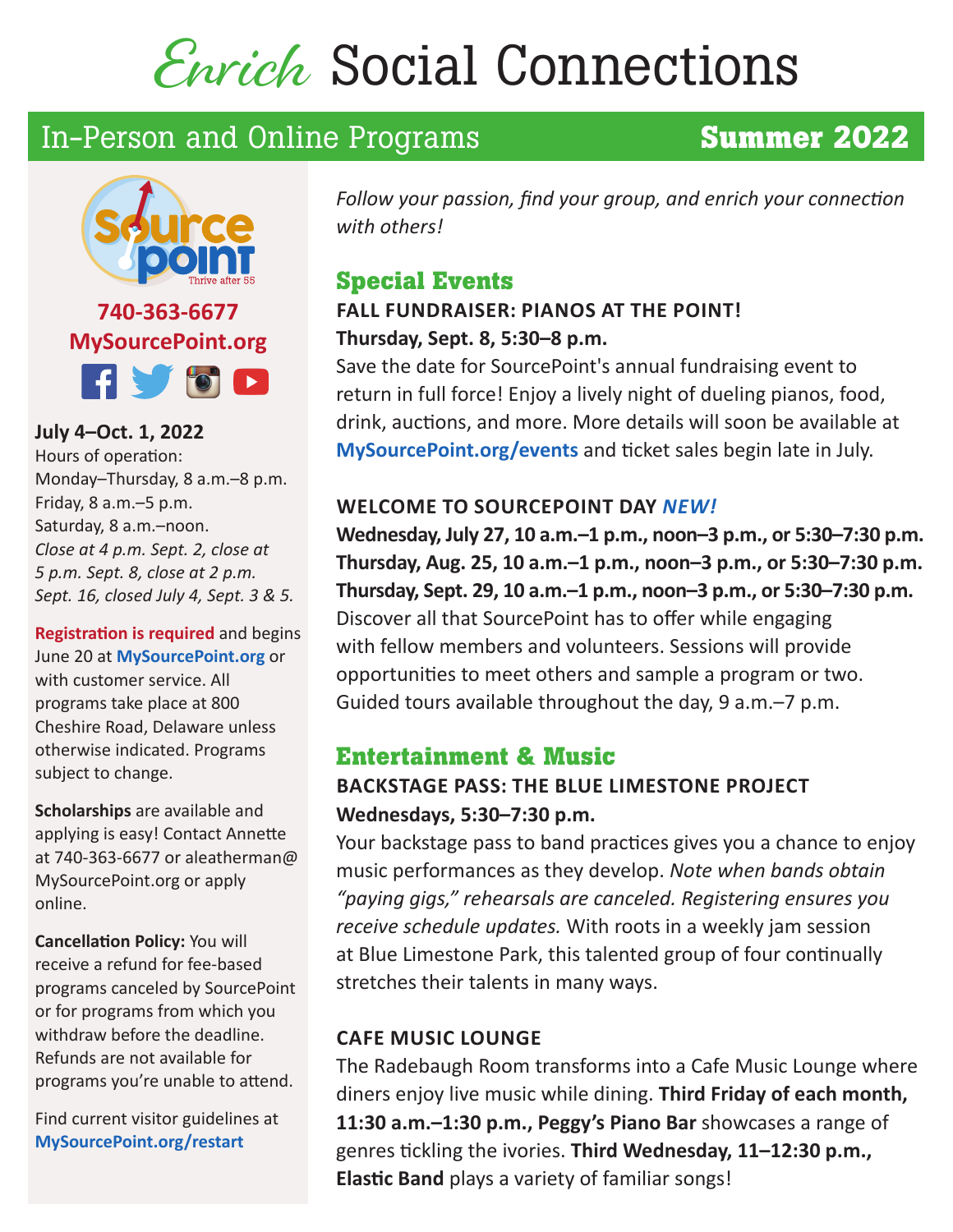#### **ELASTIC BAND**

#### **Wednesdays, 10:30 a.m.– noon.**

Bring your instrument to play music with others.

### **GUITAR GROUP: SIP AND STRUM**

#### **Tuesdays, 5–6:30 p.m. at Blend of Seven Winery, 1400 Stratford Road, Delaware.**

Intermediate guitar group. New participants welcome. Play cover songs the group recommends. Participants need to know and play basic chords. *Cost is \$20 for two months and covers the use of the room, payable onsite.* For more information, contact Bob at 740-816-9627 or bobclaymier@gmail.com.

#### **LIVE ON CHESHIRE Thursdays beginning Sept. 1, 5:30–7:30 p.m.**

Local entertainers perform new shows for members to enjoy.

#### **Sept. 1: Mark Sparrow** is

a one-man band with selfproduced backing tracks. Songs ranging from country standards to classic rock.

**Sept. 8:** No Live on Cheshire. Consider attending our Fall Fundraiser to enjoy dueling pianos while supporting SourcePoint!

**Sept. 15: Blue Limestone Project** showcases classic rock hits that include artists from

many eras like The Beatles, Johnny Cash, Phil Collins, and Fleetwood Mac.

**Sept. 22: Tony Leo** is an Americana and folk-inspired singer-songwriter whose acoustic sound encompasses a diverse spectrum from country to pop-rock.

**Sept. 29: Of Sound Minds**  features friends playing songs from the '60s and '70s that showcase three-part harmonies and quality musicianship that creates a party atmosphere.

### **LIVE ON CHESHIRE: COUNTDOWN TO KICKOFF TAILGATE** *NEW!* **Thursday, Aug. 25, 5:30– 7:30 p.m.**

A community family event. If weather permits, concert will be held outdoors so bring your camp chair. An email will be sent to registrants Wednesday evening indicating whether we'll be in inside or outside. The Delaware Community Band and OWU Marching Band get you ready for football season by performing songs like, "Hang on Sloopy!"

#### **LIVE ON CHESHIRE: HITS THE ROAD** *NEW!*

**Various days/evenings, July 1– Aug. 20.**

Did you know the musicians who perform at Live on Cheshire do so as volunteers? During these six weeks, we'll head out to different establishments to enjoy their talents. The day, time, and location will vary, so be sure to register to stay apprised of what is happening each week. *Food/beverage on your own.* 

#### **MOVIES**

**Wednesdays, 2:30–4:30 p.m.**  Join us for these Movies You May Have Missed:

**July 6: Paw Patrol: The Movie**\* (2021) 1hr 26m, Comedy/ Animation/Adventure/Kids \*INTERGENERATIONAL MOVIE! Children welcome.

**July 13: The French Dispatch**  (2021) 1hr 47m, R, Comedy/ Drama/Romance

**July 20: The Dig** (2021) 1hr 52m, PG-13, Biography/Drama/ **History** 

**July 27: No Time to Die**\* (2021) 2hr 43m, PG-13, Action/ Adventure/Thriller \*This will start at 2:15 due to length.

**Aug. 3: Summer of Soul (…or, When the Revolution Could Not Be Televised)** 1hr 57m, PG-13, Documentary/Music Video

**Aug. 10: Sing 2** (2021) 1hr 49m, PG, Comedy/Animation/ Kids/Adventure/Entertainment \*INTERGENERATIONAL MOVIE! Children welcome.

**Aug. 17: TBDBITL 141: The Movie** (2018) 1hr 58m,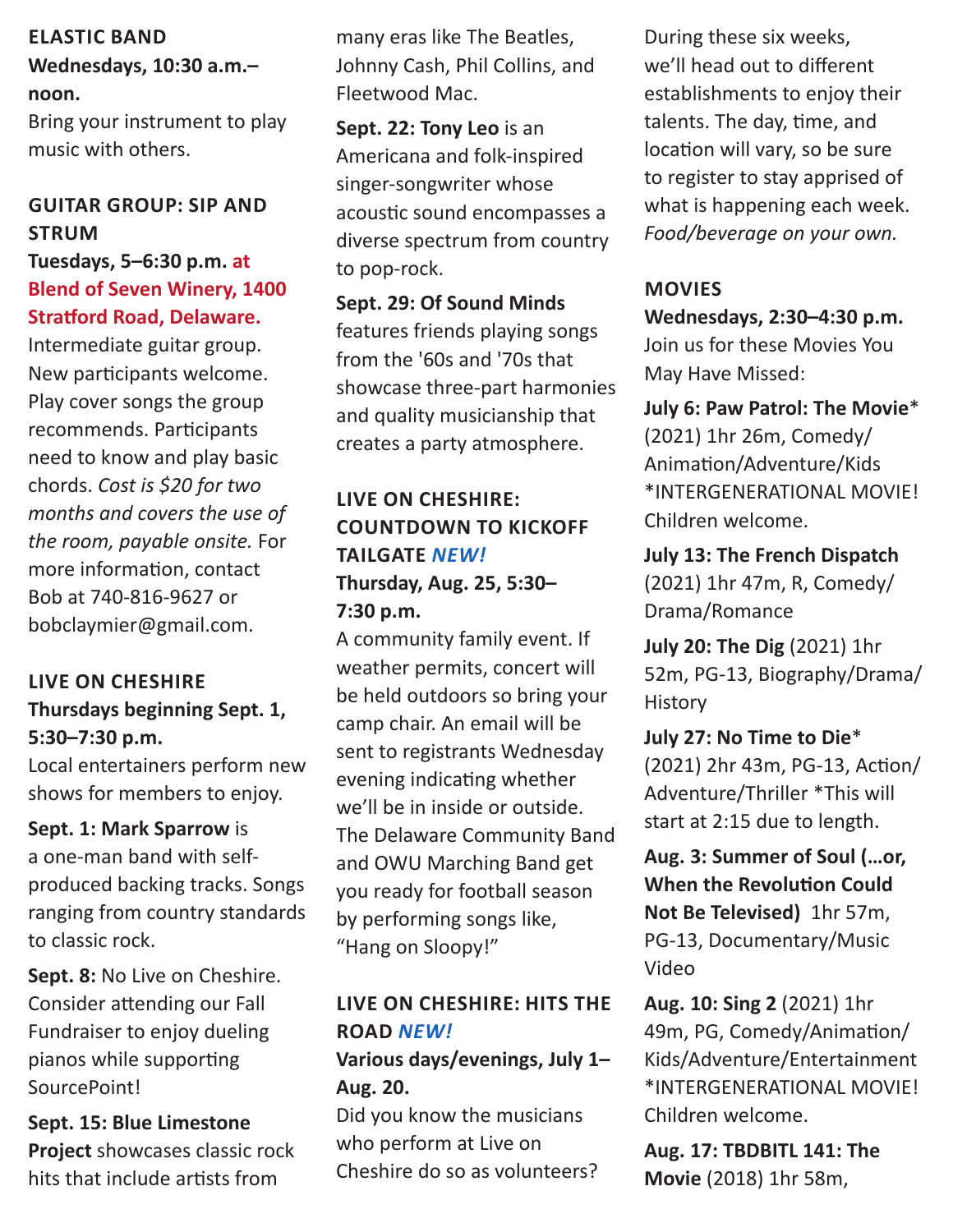Unrated, Documentary/Music/ Sports

**Aug. 24: Greater** (2016) 2hr 10m, PG, Drama/Sports

**Aug. 31: Spider-Man: No Way Home** (2021) 2hr 28m, PG-13, Action/Adventure \*This will start at 2:15 due to length.

**Sept. 7: Pig** (2021) 1hr 32m, R Drama/Mystery/Thriller

**Sept. 14: Together Together** (2021) 1hr 30m, R, Comedy/ Drama

**Sept. 21: Spencer** (2021) 1hr 57m, R, Biography/Drama

**Sept. 28: Finding You** (2021) 1hr 59m, PG, Drama/Romance

#### **TUNES AND TRIVIA Friday, Sept. 30, 11:30 a.m.– 12:30 p.m.**

Join Peggy in putting your musical knowledge to the test while enjoying live music.

# **Events & Mixers**

**CAFE 55 DINING Monday through Friday, 11 a.m.–1:30 p.m.** 

SourcePoint has several community cafes throughout Delaware County, including one right here in the enrichment center. For individuals ages 55 and better, lunch is available on a donation basis. For those younger than 55, lunch is \$8.

#### **MORNING BLEND MEETUP**  *HYBRID!*

**Wednesdays, 10–11:30 a.m.**

A lively discussion group with gal pals: Catch up, then discuss a new topic each week in this hybrid forum. Dialogue-driven by you, whether you are in the room or joining online! Register for either the in-person or online option.

**July 6:** Road Trip & Safety **Stories** 

**July 13:** Outdoor Games: Jarts Jeopardy! **July 20:** Summer Simplicity

**July 27:** Best Food I Ever Ate

**Aug. 3:** Girlfriends and Friendship **Aug. 10:** Happiness Happens **Aug. 17:** Thrift Shop, Mail Order, and Back To School

**Aug. 24:** Good Dog!

**Aug. 31:** No Rhyme, No Reason **Sept. 7:** National Wildlife Celebration!

**Sept. 14:** Start the Day With… **Sept. 21:** Intergenerational Ideas **Sept. 28: Punctuation and Picky** Little Things

**SHOOT THE BREEZE Wednesdays, 9–10:30 a.m.**  Join members in fun, impromptu discussions.

# **Out & About Groups**

**DINING OUT WITH CENTER DINERS Third Thursday of each month, 5:30‒7:30 p.m.**  Dine with friends at various

restaurants.

**July 21:** The Old Bag of Nails Pub, 66 N. Sandusky St., Delaware.

**Aug. 18:** Rusty Bucket Restaurant and Tavern, 400 Polaris Pkwy., Westerville. **Sept. 15:** Matt the Miller's Tavern, 1436 Gemini Place, Columbus.

Questions, contact Roy Campbell at 740-624-6928. *Dinner on your own.*

#### **DINING OUT WITH RED HATS Fourth Thursday, 11:30 a.m.– 1 p.m.**

Find food, fellowship, and fun with the ladies in hats as we enjoy lunch.

**July 28:** Liberty Tavern, 50 S. Liberty St., Powell.

**Aug. 25:** Asahi Japanese Steak House, 1139 Columbus Pike, Delaware.

**Sept. 22:** Senor Antonio's, 8617 Columbus Pike, Lewis Center. Questions, contact Nancy Gore at 740-369-6862. *Lunch on own.*

#### **DINING OUT WITH ROMEOS First Tuesday, 12:30–2 p.m.**

Join the "Retired Old Men Eating Out" group for lunch! **July 5:** El Vaquero Mexican Restaurant, 33 Wootring St., Delaware.

**Aug. 2:** Pizza Cottage, 8753 Owenfield Drive, Powell. **Sept. 6:** J Gumbo's, 39 E. William St., Delaware. Questions, contact Don Esber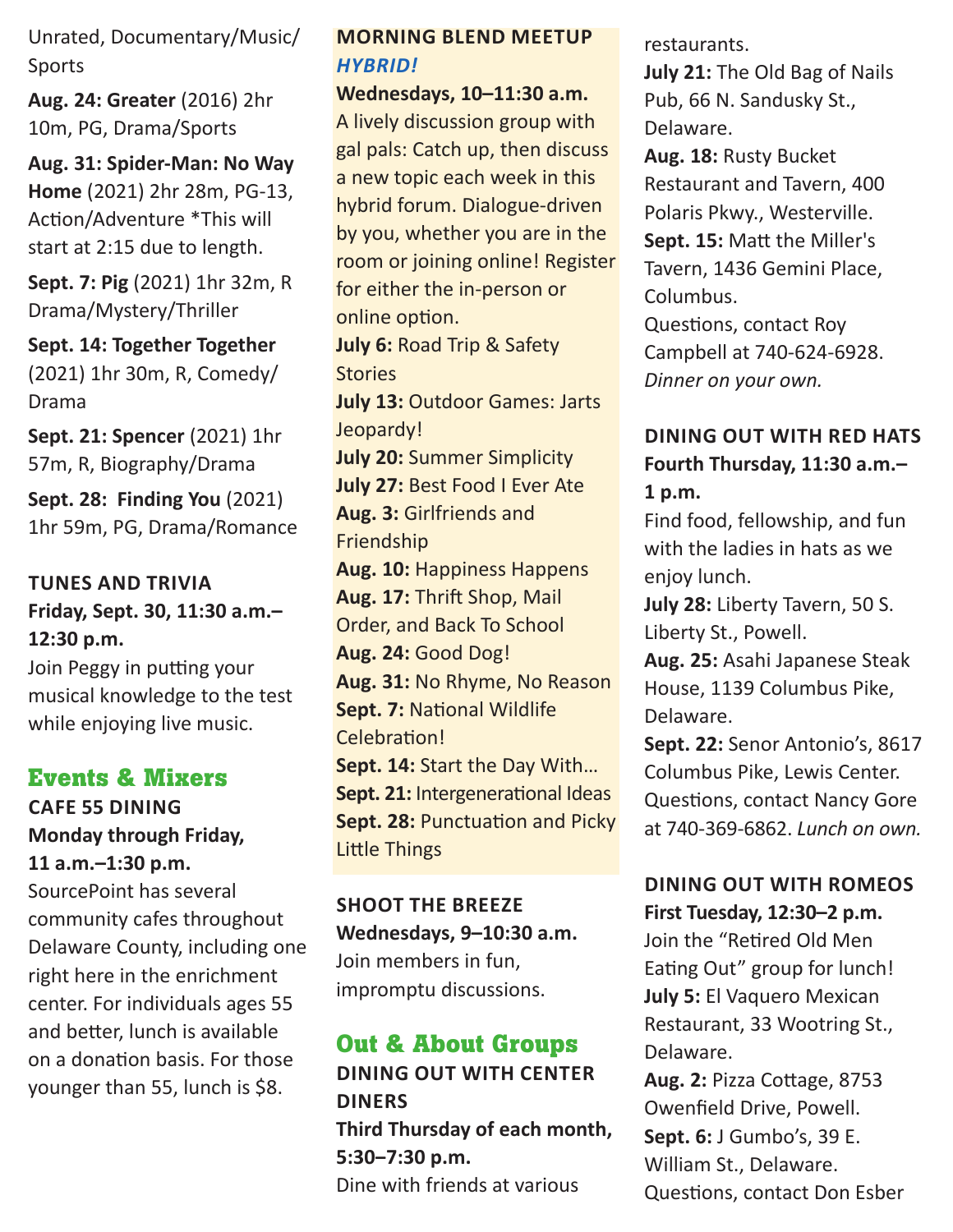at 740-602-3223, 740-548-6713 or djbuckeye@aol.com. *Lunch on your own.*

#### **LET'S WINE ABOUT IT Saturday, July 9, 2–4 p.m. Friday, Sep. 9, 5:30–7 p.m.**

Celebrate the summer season sipping wine made from grapes grown at Soine Vineyards Winery, 3510 Clark-Shaw Road, Powell. Bring your picnic in July; food truck will be on-site in September. For questions, contact Sharon Maggard at 702-556-2687. *Purchase on your own.* 

#### **LET'S WINE ABOUT IT**  *EXCURSION!*

**Wednesday, Aug. 10, bus departure 4:45 p.m., estimated return 7:45 p.m.** Bokes Creek Winery is located in Union County at 26211 OH-31, Raymond. You may drive yourself to Bokes Creek Winery, or for \$10, travel on the SourcePoint bus. Questions, contact Sharon Maggard at 702-556-2687. *Purchase on your own.* 

#### **MEN ON THE MOVE** *NEW!*

**Meeting: Second Wednesday of each month, 10–11 a.m. Activity: Fourth Wednesday, varying times and locations.** This group of men does not let grass grow under their feet. Monthly meetings to plan and connect along with

programs focusing on social, philanthropic, and educational experiences. Questions, contact Don Stegman at dwpasteggs@ att.net or 614-288-5883. **July 27, 8 a.m.–4:30 p.m.:** National Museum of the United States Air Force. See Explore Our World with Trips for details, fee, and registration information.

**Aug. 24, 10–11 a.m.:** OhioHealth: Men's Health by Greg Lowe, MD. See Enhance Learning for details. **Sept. 28:** Delaware Area

Career Center Tour. Time to be determined.

# **Recreational Activities & Games BILLIARDS Mondays and Thursdays, 8 a.m.–4 p.m. Tuesdays and Wednesdays, 8 a.m.–8 p.m. Fridays, 8 a.m.–5 p.m.**

**Saturdays, 8 a.m.–noon.** All skill levels welcome.

#### **BILLIARDS LEAGUE SUMMER QUARTER Mondays, July 11–Sept. 26, 4:15–7:45 p.m.**

Questions, contact Doug Hollifield at doug.hollifield@ gmail.com or 740-223-8211.

**Billiards League Regular** Play friendly games of 8-ball. All level of players welcome! Teams will be set up and play based on enrollment

numbers.

# **Billiards League Substitute** Cannot commit to be a regular, but want to join in for some friendly games? Register as a substitute: Subs are needed each week.

#### **BILLIARDS TOURNAMENT Thursdays 4:45–7:45 p.m.**

Each week we draw names for partners and play 8-ball, 9-ball, Jack and Jill, or another game.

#### **BINGO**

**Tuesdays or Fridays, 2:30–4:30. (Friday Sept. 2, 2:15–3:45 p.m.)**  Fifteen games each time. \$1 per pack of 15 bingo sheets, payable in the room. BYO dauber. \$1 bingo prize, \$2 for last game cover-all.

### **BOWLING LEAGUE** *NEW!* **Fridays, Sept. 2–March 31, 12:45–4 p.m. at Delaware Lanes, 536 Sunbury Road.**

Questions, contact Linda Huffman at 614-580-0497. Cost is \$12 each week (three games plus shoes, if needed), payable on-site.

#### **Bowling League Regular**

Enjoy playing three games each week and see how your game improves while having time with other bowling enthusiasts.

#### **Bowling League Substitute**

Cannot commit to a 30-week league but enjoy knocking